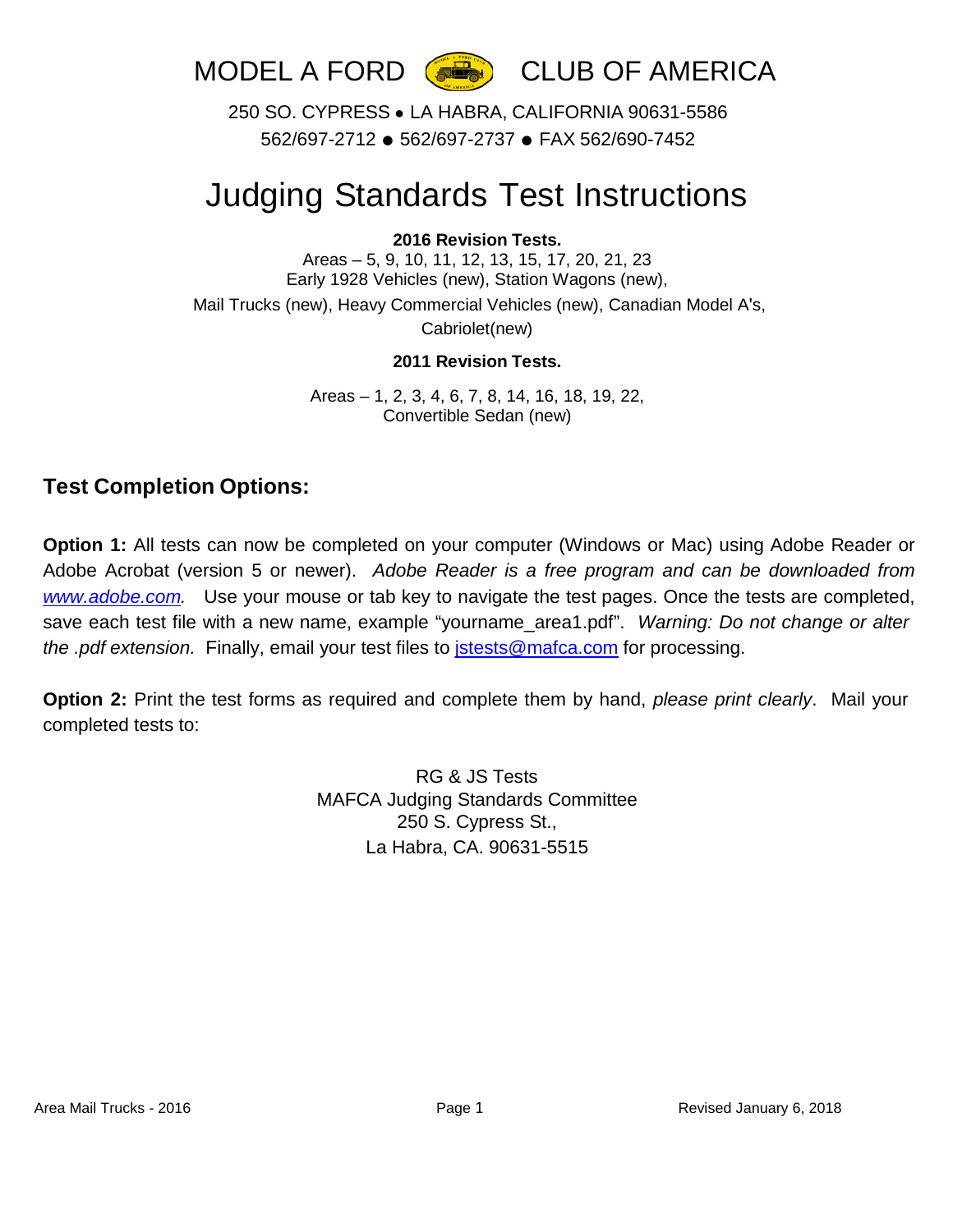| MODEL A FORD ( CLUB OF AMERICA |  |
|--------------------------------|--|
|--------------------------------|--|

250 SO. CYPRESS ● LA HABRA, CALIFORNIA 90631-5586

562/697-2712 ● 562/697-2737 ● FAX 562/690-7452

## Test Mail Trucks

Use 2016 Restoration Guidelines Revisions

| Name:                             | Date:<br><u> 1980 - Jan Samuel Barbara, martin de la propincia de la propincia de la propincia de la propincia de la propi</u><br>the contract of the contract of the contract of                                              |                                                                                                          |
|-----------------------------------|--------------------------------------------------------------------------------------------------------------------------------------------------------------------------------------------------------------------------------|----------------------------------------------------------------------------------------------------------|
|                                   | Address: Analysis and the contract of the contract of the contract of the contract of the contract of the contract of the contract of the contract of the contract of the contract of the contract of the contract of the cont |                                                                                                          |
| Email:                            |                                                                                                                                                                                                                                | Phone No.: MAFCA #                                                                                       |
| 1.<br>compartment. True     False | The location and size of the rear fenders were different for each size of the mail truck body cargo                                                                                                                            |                                                                                                          |
| assembly. True                    | False                                                                                                                                                                                                                          | 2. Delays in delivery of up to 9 months resulted in a number of date-related anomalies for parts used in |
| Office. True                      | False                                                                                                                                                                                                                          | 3. Ford built the 100 and 200 cubic foot-sized cargo bodies to the general designs specified by the Post |
| False<br>True                     | 4. Mail trucks were produced in 1929, 1930, and 1931. The last chassis order was in early 1932.                                                                                                                                |                                                                                                          |
| False                             | 5. Speed-limiting governors were installed between the carburetor and the exhaust manifold. True                                                                                                                               |                                                                                                          |
| False<br><b>True</b>              | 6. In 1931 both "A" and "AA" chassis were supplied with a standard passenger car muffler assembly.                                                                                                                             |                                                                                                          |
|                                   | 7. The canvas top was painted gloss black. True   False                                                                                                                                                                        |                                                                                                          |
| 8.<br>Falsel                      | Mail trucks were equipped with sliding doors and a driver-side horizontal sliding window. True                                                                                                                                 |                                                                                                          |
|                                   | 9. Black painted Ford cowl sections were painted body color by the Post Office. True                                                                                                                                           | False.                                                                                                   |
| False.<br>True                    | 10. The 1929 mail trucks had two-piece splash shields, the 1931 mail trucks had one-piece shields.                                                                                                                             |                                                                                                          |
|                                   | 11. The rear cargo body doors had safety glass in 1931. True                                                                                                                                                                   | False                                                                                                    |